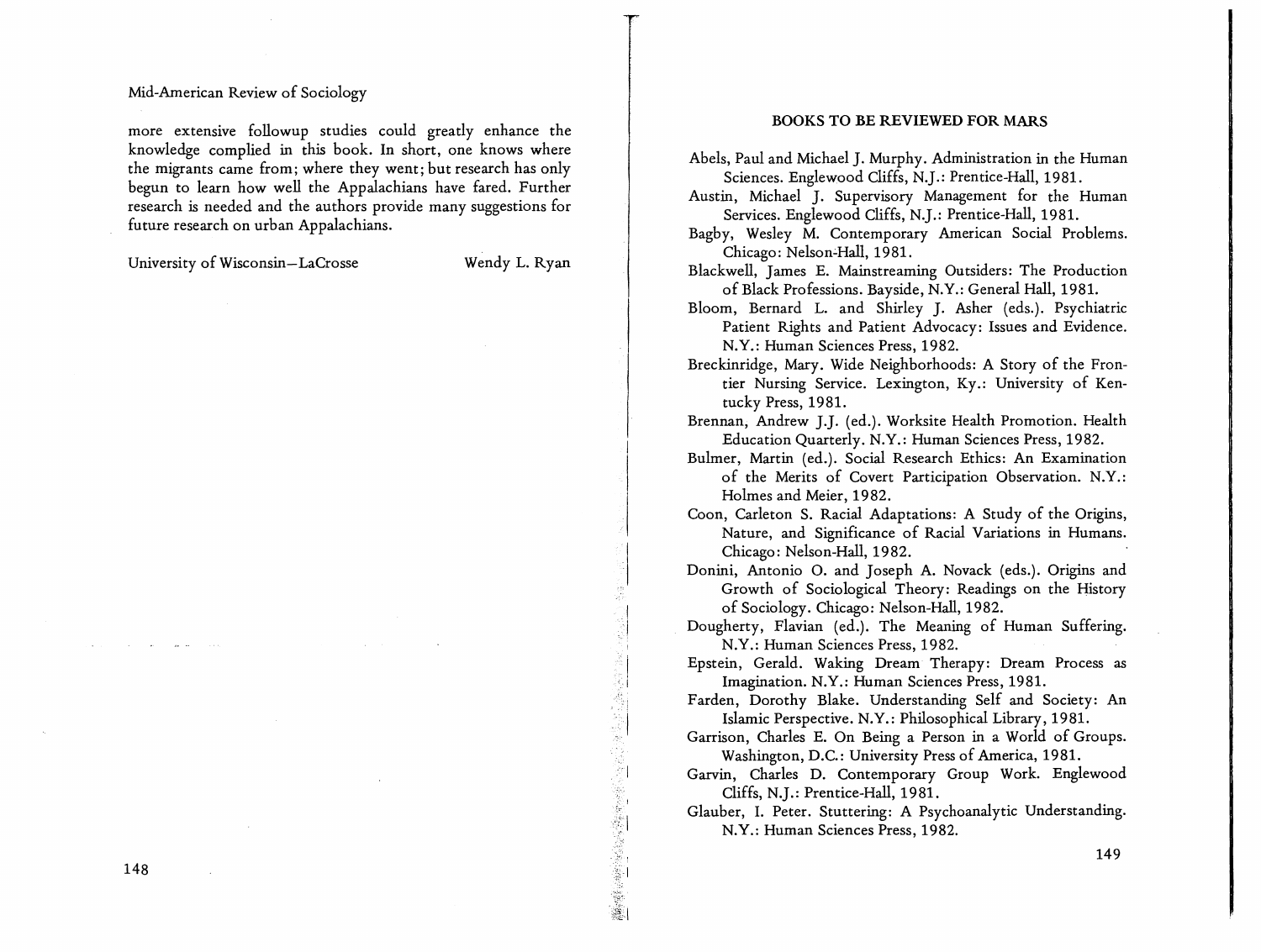#### Mid-American Review of Sociology

- Lambert, Michael J. The Effects of Psychotherapy. N.Y.: Human Sciences Press, 1982.
- Lundahl, Craig R. (ed.). A Collection of Near-Death Research Readings. Chicago: Nelson-Hall, 1982.
- Malerstein, A.J. and Mary Ahern. A Piagetian Model of Character Structure. N.Y.: Human Sciences Press, 1982.
- Naar, Ray. A Primer of Group Psychotherapy. N.Y.: Human Sciences Press, 1982.
- Page, Charles H. Fifty Years in the Sociological Enterprise. Amherst, Mass.: University of Massachusetts Press, 1982.
- Pankin, Robert M. (ed.). Social Approaches to Sport. Rutherford N.J.: Fairleigh Dickinson University Press, 1982.
- Riemer, Jeffrey W. and Nancy A. Brooks. Framing the Artist: A Social Portrait of Mid-American Artists. Washington, D.C.: University Press of America, 1982.
- Rueveni, Uri et al. (eds.). Therapeutic Intervention: Healing Strategies for Human Systems. N.Y.: Human Sciences Press, 1982.
- Safilios-Rothschild, Constantina (ed.). Relationships. Psychology of Women Quarterly. N.Y.: Human Sciences Press, 1981.
- Schusky, Ernest L. Introduction to Social Science. Englewood Cliffs, N.Y.: Prentice-Hall, 1981.
- Sorensen, Glorian (ed.). Older Persons and Service Providers: An Instructor's Training Guide. N.V.: Human Sciences Press, 1981.
- Talbott, John A. (ed.). The Chronic Mentally Ill: Treatment, Programs, Systems. N.V.: Human Sciences Press, 1981.
- Vallance, Theodore R. and Ru M. Sabre (eds.). Mental Health Services in Transition: A Policy Sourcebook. N.Y.: Human Sciences Press, 1982.
- 'Van Horne, Winston A. (ed.). Ethnicity 'and Public Policy. Madison, Wisc.: University of Wisconsin System American Ethnic Studies Coordinating Committee, 1982.
- Weber, George H. and Lucy M. Cohen (eds.), Beliefs and Self-Help: Cross-cultural Perspectives and Approaches. N.Y.: Human Sciences Press, 1982.
- Westhues, Kenneth. First Sociology. N.Y.: McGraw-Hill, 1982.
- Willie, Charles Vert. A New Look at Black Families. 2nd ed. Bayside, N.Y.: General Hall, 1981.
- Zuk, Gerald H. Family Therapy: A Triadic-Based Approach. Revised Edition. N.Y.: Human Sciences Press, 1981.

# The *Midwest Sociological Society*

FOUNDED 1936 -:-INCORPORATED 1961

November 1, 1982

Dear Colleagues:

I'd like to invite you to participate in the Midwest Sociological Society meetings this coming April in Kansas City. The theme of the sessions is "Rebuilding Sociology," and President-Elect Jim McCartney has planned a diverse and exciting program with over 120 sessions.

As those of you who've attended these meetings in the past know, they are a great deal of fun. You have a chance to meet interesting people, get together with old friends, and make new ones.

Kansas City is within reasonable driving distance for almost everybody in the region. The Muehlebach Hotel, which has been refurnished, has a grand tradition. The local arrangements chair, Mary White Stewart, has made special plans to ensure that this will be an exciting and rewarding meeting. Preliminary plans call for a tour of the neighborhoods of Kansas City, a tour of jazz establishments, and directions to some of the best food in the country.

We urge you to stay at the Muehlebach. You can register at the meetings, but it would be best if you did so ahead of time. If you need additional information, or registration forms contact:

> Mary White Stewart Department of Sociology University of Missouri, Kansas City Kansas City, Missouri 64110

See you in Kansas City.

Cordially, Scott G. MeNall

President, MSS

kdz

Ù,

1983 ANNUAL MEETING-APRIL 13-16, 1983--- KANSAS CITY, MISSOURI THE RADISSON MUEHLEBACH HOTEL

150